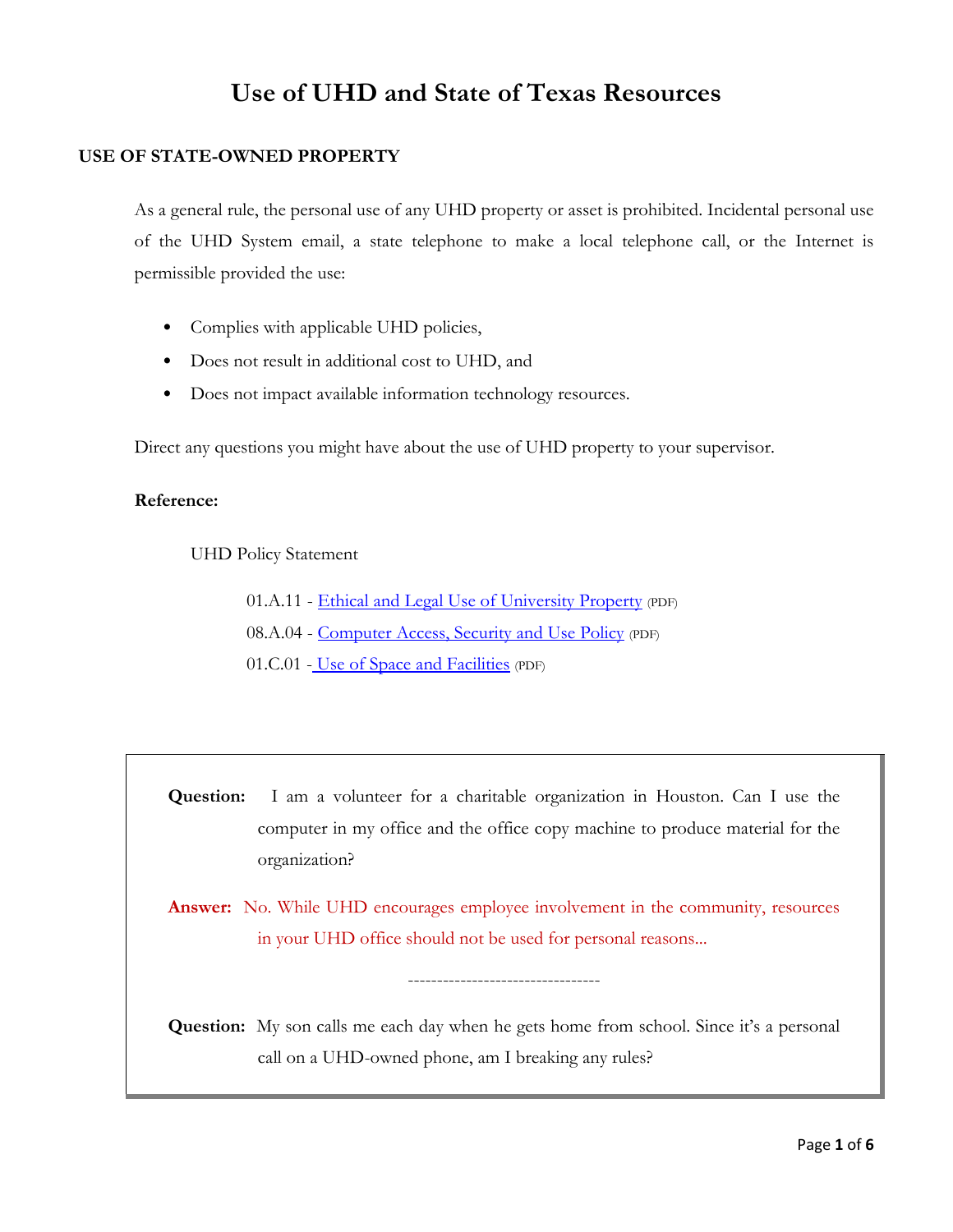**Answer:** No. As a general rule, the personal use of any UHD property or asset is prohibited; however, incidental personal use of email, telephone or the Internet that complies with applicable UHD policies, and does not result in additional cost, is okay.

---------------------------------

**Question:** May I use my computer to look at websites for personal reasons?

- **Answer:** Maybe. Any use, even if it is incidental use or infrequent use, that adversely impacts your job performance, work or productivity is not allowed. Of course any use that violates the law is not allowed. UHD has a limited capacity for Internet use. Your personal use, if excessive, could restrict legitimate business uses of the Internet for other UHD employees, and ultimately resulting in additional cost for the University. Personal use should be kept to a minimum.
- **Question:** I am a faculty member. May I use a University computer to write a textbook/software from which I - and not the University - will profit?

---------------------------------

**Answer:** Yes. Writing of professional articles, textbooks or computer programs is considered part of a faculty member's obligation toward effective teaching, scholarship and public service. Writing a definitive text or research article furthers the interest and reputation of the University as well as the individual.

#### **COMPUTER SOFTWARE**

Employees who use software licensed to UHD and UH System must abide by applicable software license agreements and may copy licensed software only as permitted by the license. Direct any questions you have about applicable software license agreements to your supervisor or Information Technology-User Support Services at 713-221-3000 or 713-221-8031.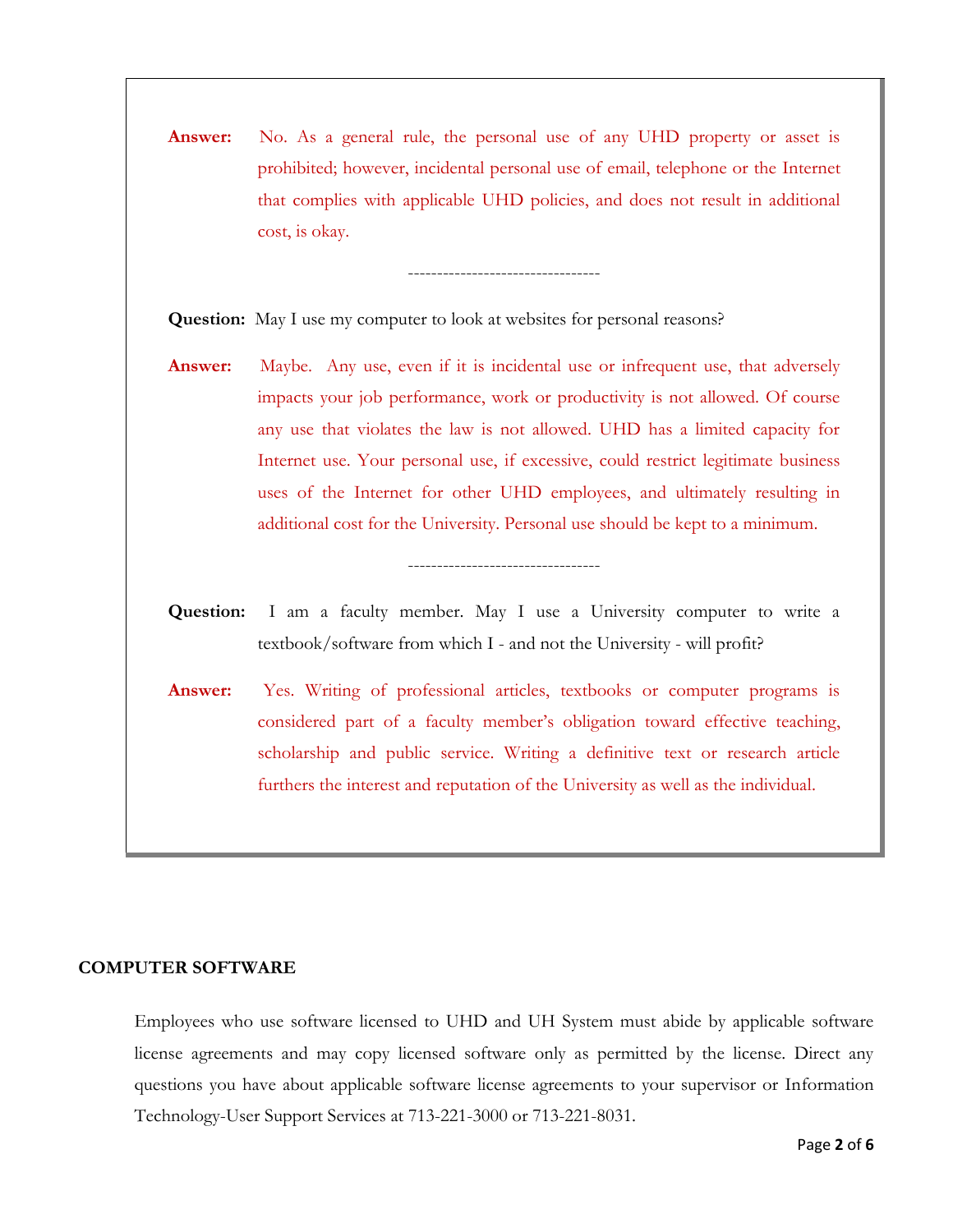#### **Reference:**

UHD Policy Statement

08.A.04 - [Computer Access, Security, and Use Policy](http://www.uhd.edu/about/hr/PS08A04.pdf) (PDF)

**Question:** My department does not have enough money to have a copy of a specialized program on every computer. I copied the program from someone else's computer and put it on mine. Is that okay?

**Answer:** No, it is not okay. This may be a violation of federal copyright laws. Check with the UHD Help Desk at 713-221-3000 or 713-221-8031 to determine whether a cost effective site license is available for this program.

# **INFORMATION SECURITY AND CONFIDENTIALITY**

UHD information resources may be used only for official state purposes. Every UH System employee has a responsibility for maintaining the security and confidentiality of UH System's information resources and must comply with information security policies and procedures. An employee may access confidential and sensitive information only as permitted by contract, state or federal law or regulation, scope of employment or approved UH System/UHD policy. Requests for documents under the Texas Public Information Act should be submitted in writing to the Office of General Counsel (OGC). Because a timeline is triggered when the written request is received, the request must be forwarded to OGC the same day through the appropriate administrator as follows:

- **For employee information:** Employment Services and Operations (713-221-8072)
- **For student information:** The Registrar (713-221-8136)
- **For financial information:** Business Affairs (713-221-8604)
- **For all other information:** The Compliance Officer (713-222-5340)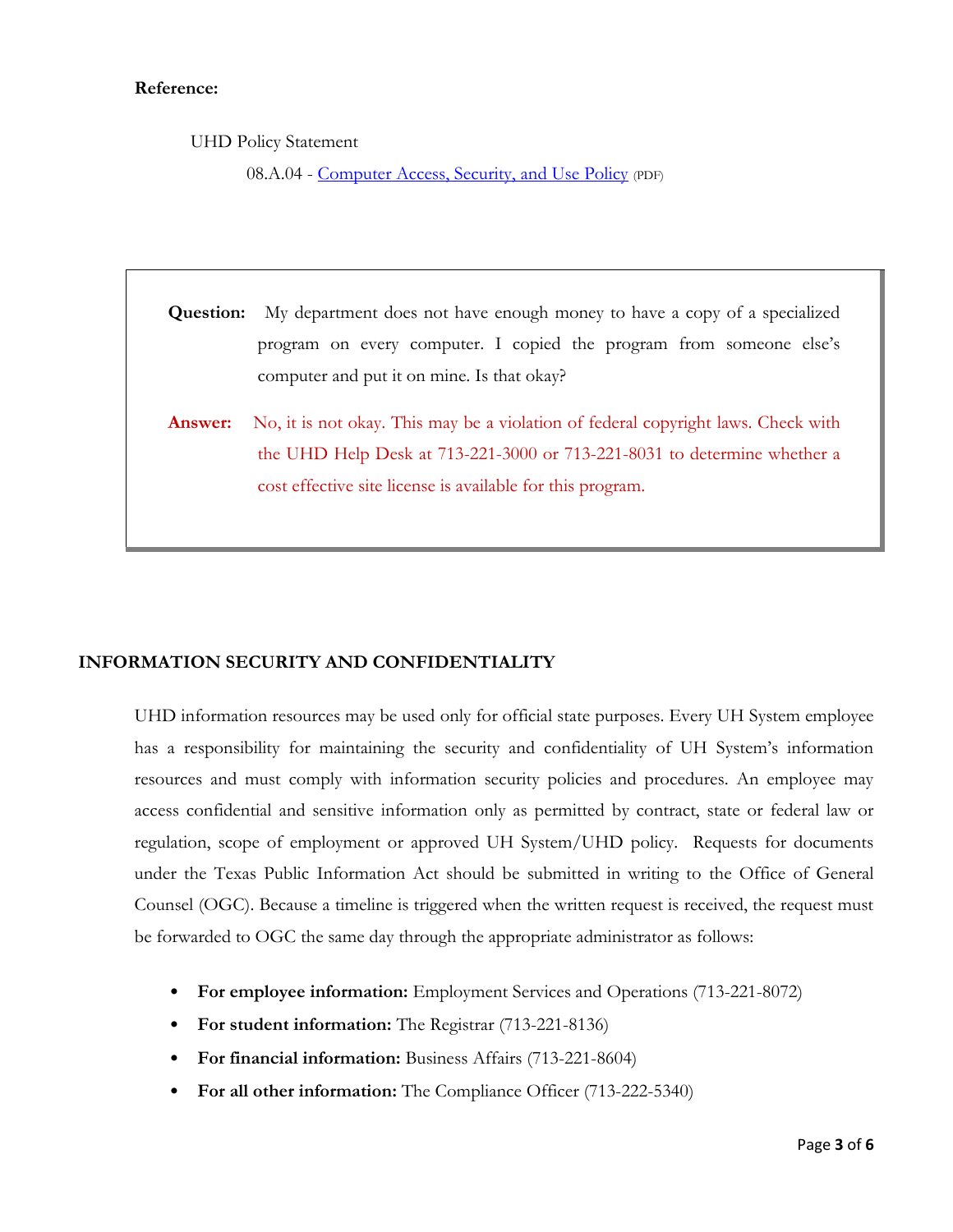#### **Reference:**

UH System Administrative Memorandum

02.A.31 - [Access to and Maintenance of Staff Personnel Files](http://www.uhsa.uh.edu/sam/2HumanResources/2A31.pdf) (PDF)

## UHD Policy Statement

03.A.22 - [Access to Student Academic Records/Information](http://www.uhd.edu/about/hr/PS03A22.pdf) (PDF)

08.A.04 - [Computer Access, Security, and Use Policy](http://www.uhd.edu/about/hr/PS08A04.pdf) (PDF)

| Question: | Someone asked me for contact information for all College of Business majors<br>so they can send them a free subscription to the Wall Street Journal. Can I use<br>my access to the student records system to provide this information?                                                                                                                                                   |
|-----------|------------------------------------------------------------------------------------------------------------------------------------------------------------------------------------------------------------------------------------------------------------------------------------------------------------------------------------------------------------------------------------------|
| Answer:   | No. All requests for electronically-stored information must go through the<br>designated application owner, for example:<br>The Registrar for information stored in the student records system;<br>٠<br>Employee Services and Operations for information stored in the<br>٠<br>employee records system; or<br>Business Affairs for information stored in the financial data system.<br>٠ |
|           | Contact Information Technology Compliance at 713-221-8138 if you have<br>questions regarding the application owner.                                                                                                                                                                                                                                                                      |

#### **COMPUTER SYSTEM ACCESS AND PASSWORDS**

UHD employees may not disclose or share computer codes or passwords, and are responsible for supporting password security standards, including the use of strong passwords, the protection of passwords, and the practice of changing passwords for all accounts at least once every six months. Examples of relevant best practices for password protection include: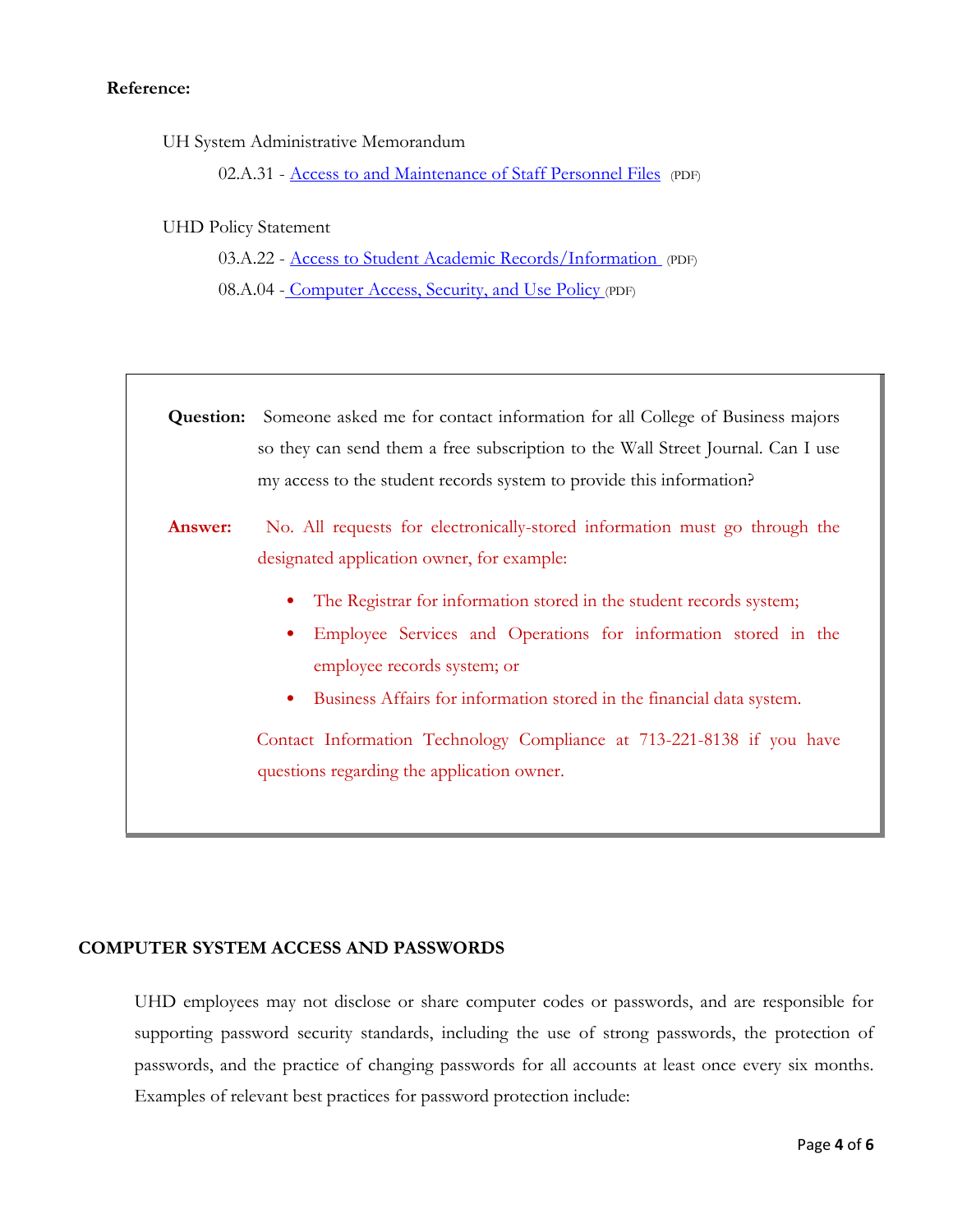- Using more than 8 characters for a password;
- Choosing passwords that are not in the dictionary, are hard to guess and include special characters; and
- Refraining from writing down or storing passwords electronically.

Employees may not access computers, systems or networks without authorization.

## **Reference:**

UHD Policy Statement

08.A.04 - [Computer Access, Security, and Use Policy](http://www.uhd.edu/about/hr/PS08A04.pdf) (PDF)

| <b>Question:</b> When I was out yesterday with a cold, I called the office and asked another |
|----------------------------------------------------------------------------------------------|
| UHD employee to check my email and calendar; however, to do this, I had to                   |
| reveal my password. Was this wrong?                                                          |

Answer: Yes. It is a violation of UH System policy to disclose your computer password. Computer passwords should be considered highly confidential and should never be disclosed to anyone. Data that is protected by passwords would be vulnerable to damage, theft or disclosure. In emergency situations, a unit manager can contact Employment Services and Operations at 713-221-8060 to request this type of access.

> If you have a computer and an Internet connection, you can access your Outlook calendars and email from home.

**Question:** My neighbor asked me to look up some information on her daughter-in-law using the student information system. Can I do this for her?

---------------------------------

**Answer:** No. You may not access or disclose confidential and sensitive information outside of your scope of work as a UHD employee. Your neighbor can go through the UHD Registrar at 713-221-8136 for the release of allowable student information.